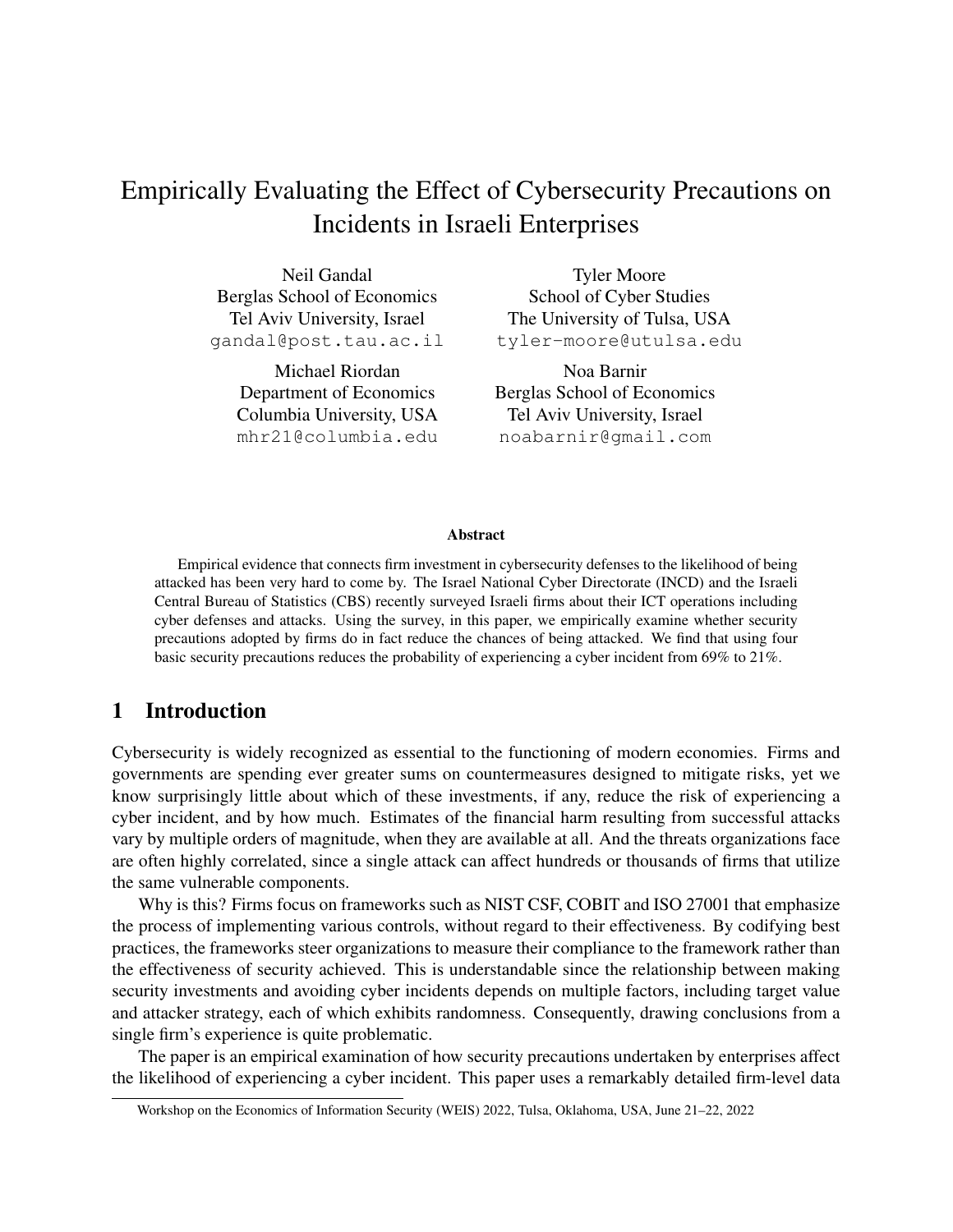set from an ICT use and cybersecurity survey that was undertaken in 2020-2021 by the Israel National Cyber Directorate (INCD) and the Israeli Central Bureau of Statistics (CBS). In our assessment, this is by far the most comprehensive firm-level cybersecurity survey ever undertaken at a national level.

A huge problem with empirical work on this topic is that the timing of security investments is unknown. Indeed, as shown in Table 2, the survey data we examine exhibits a positive correlation between investment in security precautions and incidents. This is because many such investments are made *ex post*, i.e., after a firm has suffered a cyberattack/incident. Thus, there is an endogeneity issue.

The survey enables us to overcome this obstacle and examine the relationship between security precautions undertaken by enterprises and the likelihood of experiencing a cyber incident because the survey asked two key questions:

- Is your enterprise aware of the cyber directives and instructions (e.g. the Cyber Defense Methodology for an Organization) published by the Israeli National Cyber Directorate (INCD)?
- For those enterprises that were aware of the cyber directives and instructions, a follow up question was asked about whether there was full implementation of the directives.

The CBS received responses to the 2020 survey from firms beginning in July 2020 and ending in April 2021. The survey specifically asks the following: "Did your enterprise have to handle any cyber security attacks over the past 12 months."

Since the document was issued in June 2017, it is very likely that firms for the most part became aware of the document and responded to it (by implementing or not implementing the guidelines) prior to the 12 month period (2019-2020) for which incidents were reported in the survey. This is because implementation of he four basic cybersecurity precautions we employ in this paper is simple and fairly straightforward and takes a relatively short amount of time. (See below for the four basic precautions.)

These two questions above thus address the timing issue of when precautions were undertaken and enable the use of the second question as an instrumental variable. In other words, firms that implemented the directives thus took security precautions did so prior to the 2019–2020. We interpret the instrument as an indicator of whether the organization is alert and intentionally vigilant to risks of cyber attacks. Empirically, this variable works as an instrument for security precautions since it is positively correlated with different measures of security precautions and negatively correlated with incidents.

When we run a (probit) regression of security precautions and firm characteristics on whether the firm experienced a cyber incident, without instrumenting for precautions, we find that the estimated coefficient on security precautions is (not surprisingly) positive and statistically significant. This is because many firms likely adopted security measures after suffering a cyber incident. Once we instrument for security precautions using the "implementation" variable, the estimated coefficient on security precautions is negative and statistically significant. This means that employing precautions indeed reduces the probability of suffering a cyber security incident.

We find that use of four basic cybersecurity precautions significantly reduces the likelihood of experiencing a cyber incident for Israeli firms. The following are the four basic cybersecurity precautions.

- Strong password policy (e.g. periodical password reset, minimum password length policy, requiring combination of letters, numbers and characters)
- Keeping systems up-to-date per manufacturer's recommendation, or at a more frequent rate
- Having multiple updated backup copies, with one offsite and usually offline
- Means of detecting and responding to malware at endpoints and servers (e.g. antivirus system) Our results are probably biased downward, that is employing the four basic security controls is

A specification test concludes that the instrument is indeed exogenous.

The survey asks specifically about twenty different precautions.See Figure 3.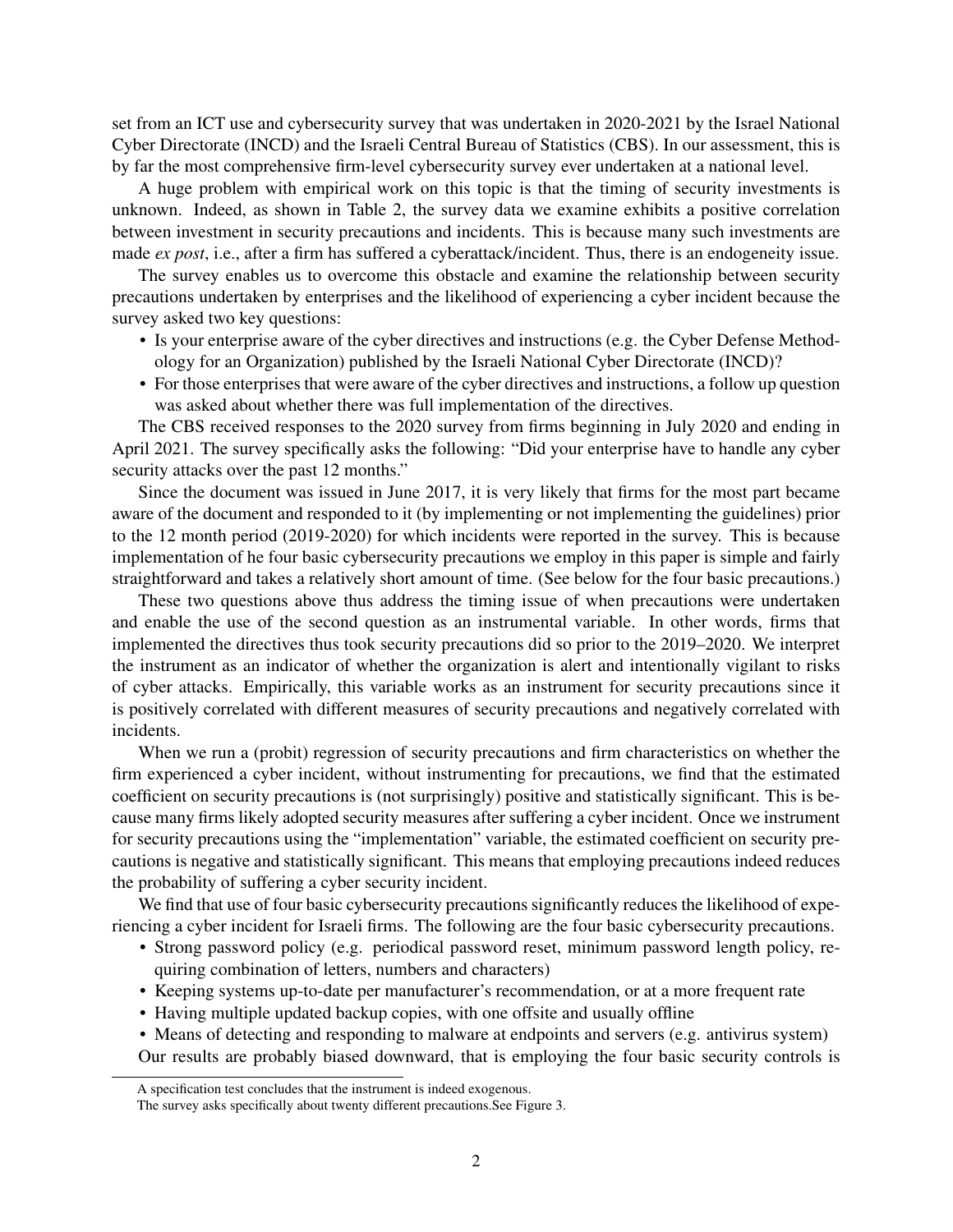more likely to reduce incidents than we estimate. This is because, like all surveys, the CBS survey relies on self-reports of cyber incidents. Thus firms that are less invested in cybersecurity may not even be aware that they have suffered such an attempt.

Overall in our data set (993 firms), 46 percent suffered a cybersecurity incident in the twelve months preceding the 2020-2021 survey. To get some sense of the magnitude of the results, for firms with significant revenues and firms with a large number of workers, but without a significant Internet presence and not in high risk industries, the use of four key basic security precautions reduces the probability of a cybersecurity incident from 69% to 21%. These differences are large and suggest that firms that employ these four important basic security precautions greatly reduce the risk of suffering a security incident.

#### 2 Background and Prior Work

Few would dispute that cyber risk is a very serious problem for the global economy and for society. But there is a "disconnect" between acknowledgement of the problem and action to address the problem. What is the relationship between vulnerabilities, preventive measures, and security incidents, like being targeted by ransomware or experiencing a data breach? Surprisingly little is known about the relationship among these variables, and even less is known at the micro level, that is, at the level of the firm.

One key reason why this knowledge gap exists is that the firms themselves do not try to measure these relationships. Based on semi-structured interviews with 40 executives in charge of cybersecurity, Moore et al. found that, broadly speaking, organizations do not compute return on investment (ROI) by measuring the reduction in expected losses from experiencing incidents due to the adoption of security controls [4]. Instead, most companies had adopted frameworks of one kind (e.g., the NIST Cybersecurity Framework, COBIT, SANS Critical Controls). These frameworks enumerate available controls and levels that can be achieved by adopting them. While the frameworks direct investments, they do not explicitly evaluate how taking particular precautions affects the security level of their organization, and ultimately whether those precautions make a breach less likely to occur.

But why would organizations spend huge sums on defenses without determining how such spending improves their security level? It turns out it can be very hard to establish how and whether investments in security controls successfully stop attacks.

First, there is an inherent information asymmetry about the quality of security products and services [1, 2]. This makes it difficult for firms to determine what defenses are more effective, which makes establishing the link between security investment and outcomes that much harder to establish. Second, the relationship between spending on security controls and expected losses is not direct. Instead, it is mediated by multiple factors, including the effectiveness of controls, varying attacker effort, and the value of a target. Third, we lack reliable estimates of the costs resulting from cyber attacks.

Fortunately, the research community and industry have begun to fill in some of these gaps. For a comprehensive theoretical treatment, we refer the reader to Woods and Böhme's theoretical systemization [6]; we describe some of the most relevant work here. Liu et al. gather publicly-observable data on organizations' network misconfigurations and then construct a classifier to predict whether a data breach is subsequently reported. Surprisingly, these crude external measures of security levels were found to be predictive of subsequent adverse outcomes [3]. Sarabi et al. [5] employed a similar approach, but gathered additional data on business sectors and breach types in order to identify the

Very similar results (73% vs. 20%) are obtained when we use "whether the firm employed more than mean number of cyber security precautions of other firms in the data set" as the cyber security precautions variable.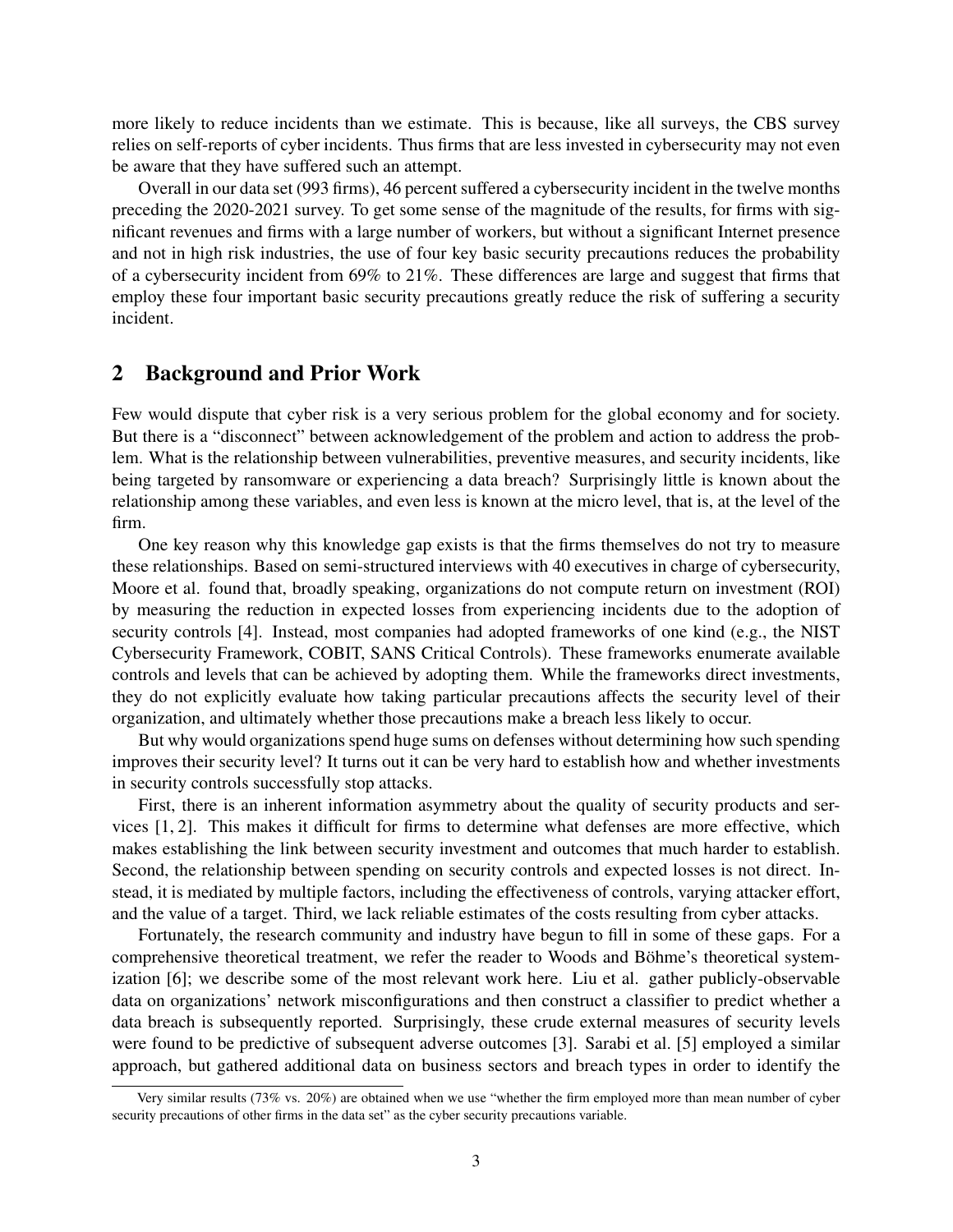

Figure 1: Causal model relating security precautions to incidents and harms [6] (shaded circles indicate the relationships evaluated in this paper).

relative risk of incidents for different industries. Furthermore, a number of risk-rating services have appeared (e.g., offerings from SecurityScorecard, QuadMetrics, and BitSight) that commercialize the results found by researchers.

These cases showed that, while the metrics can often predict breaches, the underlying causal factors remain unknown. In other words, we are beginning to learn more about the relationship between the security level and the likelihood of experiencing a breach, but we do not know *why* observable external metrics are associated with subsequently experiencing a breach. Without having established causality, it is not known whether taking concrete steps to improve security would actually reduce risk (and by how much), or if some other unobservable factor is actually driving differences in risk.

Our paper takes a step towards establishing a causal link between cybersecurity investments and outcomes. We follow an adaptation of the causal model presented by Woods and Böhme [6] and laid out in Figure 1. The survey questions cover the relationships identified by the shaded circles. The survey reports characteristics of Israeli firms, the security precautions they claim to adopt, and the experience of cybersecurity incidents. While the survey does include questions about the harms resulting from incidents (as represented in the unshaded right half of the figure), we do not consider them in this paper.

#### 3 Dataset Description

In 2020-2021, the Israeli National Cyber Directorate (INCD), in conjunction with the Israeli Central Bureau of Statistics (CBS) constructed and implemented the most comprehensive survey regarding cybersecurity even undertaken at the level of the firm. The survey, entitled "Survey of Information and Communication Technologies Usage and Cyber Security in Businesses 2020", includes detailed questions about the types of security controls adopted by organizations and whether cybersecurity attacks experienced, as well as questions about Internet use, ecommerce, and other firms characteristics.

The survey population is drawn from the 29 825 Israeli private sector businesses with more than 10 employees, excluding the following industries: agriculture, finance, diamonds, public and local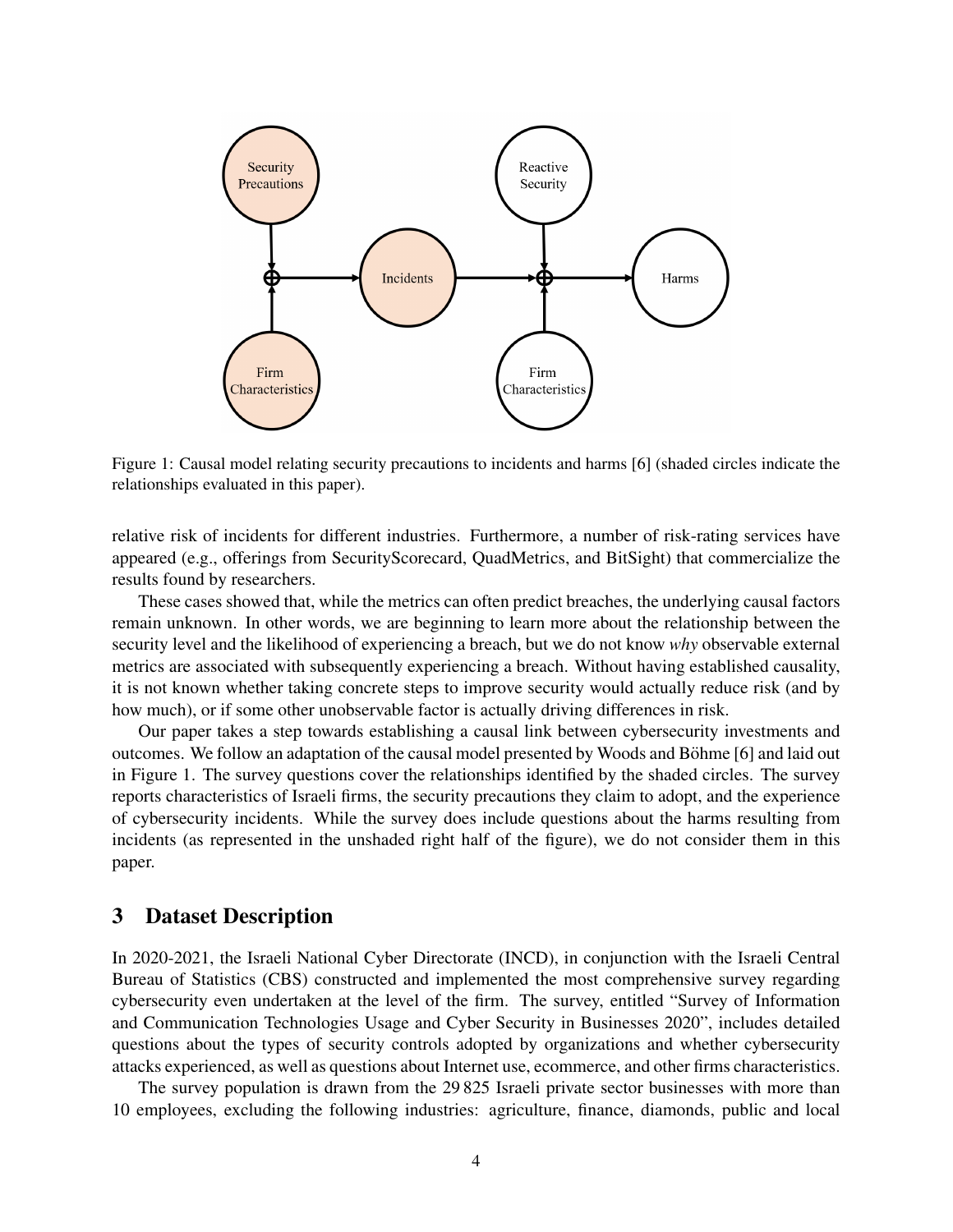10.8 Did your enterprise have to handle any cyber security attacks over the past 12 months? (Handling an attack can be with or without damage or loss to the enterprise. An attack can be financial, image related or as a breach of employees' privacy) Please check  $\checkmark$  all relevant answers: (Incident)

|                                                                                                                                              | $Yes -$<br>with damage | Yes - without<br>damage or | No |
|----------------------------------------------------------------------------------------------------------------------------------------------|------------------------|----------------------------|----|
|                                                                                                                                              | or loss                | loss                       |    |
| 10.8.1 Attempts to deny access to the enterprises' data and<br>communication systems (e.g. ransomware*), failure of<br>software or hardware  |                        |                            |    |
| 10.8.2 Attempts to destroy or corrupt data (e.g. inserting<br>malware or unauthorized access)                                                |                        |                            |    |
| 10.8.3 Attempts to expose classified information (e.g.<br>pharming,* phishing,* actions of employees, whether<br>unintentional or malicious) |                        |                            |    |

Figure 2: Sample survey question dealing with cyber incidents experienced by the firm.

administration, education, health, households and non-governmental organizations. 2 500 of these firms received the survey, of which 2 020 (81%) responded. Firms were selected at random in layers by industry, corporate structure (multinational and domestic), and firm size.

The survey was conducted from July 2020 to March 2021, referring to business activity in 2020. The carefully constructed survey is remarkable, not only because of the number of firms that have responded, but also for the incredibly important detailed information security questions within. In our assessment, this is the most comprehensive (national) survey ever undertaken.

One of the authors (Barnir) accessed anonymized survey response data in a secure room at the Central Bureau of Statistics. Data remains with the CBS; only the outputs of the statistical scripts that were cleared for public disclosure are available to authors.

A key question is whether the firm had to handle any cyber attacks (or incidents) in the past 12 months. Figure 2 shows how the question was asked in the survey.

Additionally, firms were asked whether any of twenty different security precautions were implemented by the enterprise? (For each measure, the firm needs to answer yes or no.) See Figure 3.

We also have extensive data on firm characteristics including size, ICT use, and industry. Thus for firm characteristics, we will evaluate how technological dependence, employee headcount, industry headcount, ecommerce presence, etc. affects susceptibility to compromise. This is important because we will be able to shed light on (for example) which sectors are more likely to be targeted and successfully compromised.

Given the rich data and the availability of an exogenous instrumental variable, the INCD/CBS survey enables us to measure the impact of firm characteristics (FC) and security precautions (P)) on the likelihood of compromise/incidents (I).

Global Statistics from INCD/CBS Survey Fully 993 firms indicated that they were aware of the directives and instructions from the INCD. These firms comprise our dataset for analysis. We now report some global statistics before we formally begin to analyze the data.

- 46% of the enterprises reported that they had to handle a cyberattack or incident in the last twelve months.
- Among firms with 250 or more employees, 55% reported that they hand to handle a cyberattack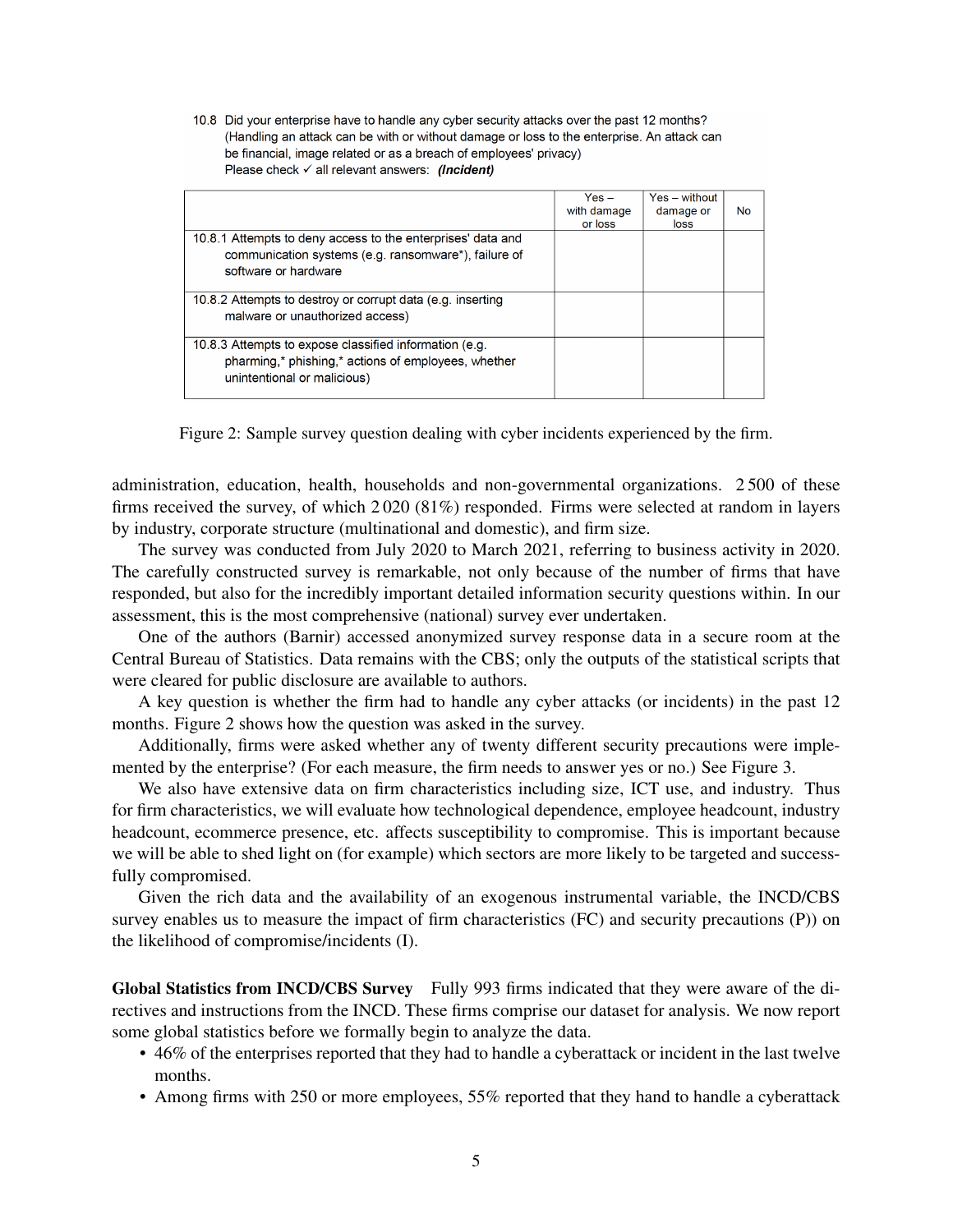|         |                                                                                                                                                         | <b>Yes</b> | <b>No</b> |
|---------|---------------------------------------------------------------------------------------------------------------------------------------------------------|------------|-----------|
| 10.5.1  | Strong password policy (e.g. periodical password reset, minimum<br>password length policy, requiring combination of letters, numbers<br>and characters) |            |           |
| 10.5.2  | Keeping systems up-to-date per manufacturer's recommendation,<br>or at a more frequent rate                                                             |            |           |
| 10.5.3  | Biometric identifiers (e.g. fingerprint, facial or voice recognition)                                                                                   |            |           |
| 10.5.4  | Data, files and email encryption                                                                                                                        |            |           |
| 10.5.5  | Having multiple updated backup copies, with one offsite and<br>usually offline                                                                          |            |           |
| 10.5.6  | Control over access to enterprises' network, by user filtering                                                                                          |            |           |
| 10.5.7  | The enterprise has a virtual private network (VPN) to transfer data<br>safely through public domains                                                    |            |           |
| 10.5.8  | Conducting a periodic survey on cyber security risks                                                                                                    |            |           |
| 10.5.9  | Security checks (e.g. system invasion attempts, warning system<br>checks, security procedure assessments, etc.)                                         |            |           |
| 10.5.10 | Means of detecting and responding to malware at endpoints and<br>servers (e.g. antivirus system)                                                        |            |           |
| 10.5.11 | File typing of attachments (e.g. DOC, DOCX, PDF) to be accepted<br>from outside the enterprise ("Whitelist")                                            |            |           |
| 10.5.12 | Authentication of Sender ID (DMARC) for handling spam                                                                                                   |            |           |
| 10.5.13 | Security protection services for the enterprises' email systems,<br>including: detecting and responding to spam and malware (e.g.<br>SEG, Mail Relay)   |            |           |
| 10.5.14 | URL filtering by means of firewall, Secure Web Gateway (SWG) or<br>cloud-based security software                                                        |            |           |
| 10.5.15 | User malware download prevention (e.g. Firewall, SWG - Secure<br>Web Gateway) or cloud-based security software                                          |            |           |
| 10.5.16 | Use of Multi Factor Authentication                                                                                                                      |            |           |
| 10.5.17 | Periodic recovery tests to ensure proper recovery if needed                                                                                             |            |           |
| 10.5.18 | Use of operating systems and applications which are under full<br>manufacturer's support (not in "end of life" state)                                   |            |           |
| 10.5.19 | Specifications regarding disaster recovery protocols (e.g. RTO,<br>RPO)                                                                                 |            |           |
| 10.5.20 | Cyber insurance                                                                                                                                         |            |           |
|         |                                                                                                                                                         |            |           |

10.5 Which of the following security measures has been implemented by the enterprise? Please check  $\sqrt{ }$  the appropriate answer in each row.

Figure 3: Sample survey question dealing with security precautions adopted by the firm.

or incident in the last twelve months.

- There is a particularly high incidence of cyberattacks in high-tech industries: 57% of the firms defined to be high-tech had to handle a cyberattack in the last twelve months. Given the prominence of the high-tech sector in the Israeli economy (and the US economy as well), this is particularly striking and raises concerns.
- Twenty security measures were listed in the survey. The security measures that were implemented most often were the ones that are very inexpensive to employ, such as adopting a strong password policy (93% of firms).
- Small (10–49 employees) and medium-size firms (50–249 employees) implemented on average significantly fewer of the twenty security measures than did the large firms.

## 4 Regression Analysis

We estimate probit regressions with a binary response variable equal to one if the firm experienced an incident and zero otherwise. In other words, the dependent (or response) variable is a dummy variable that takes on the value one if the firm suffered a cyber incident and zero otherwise.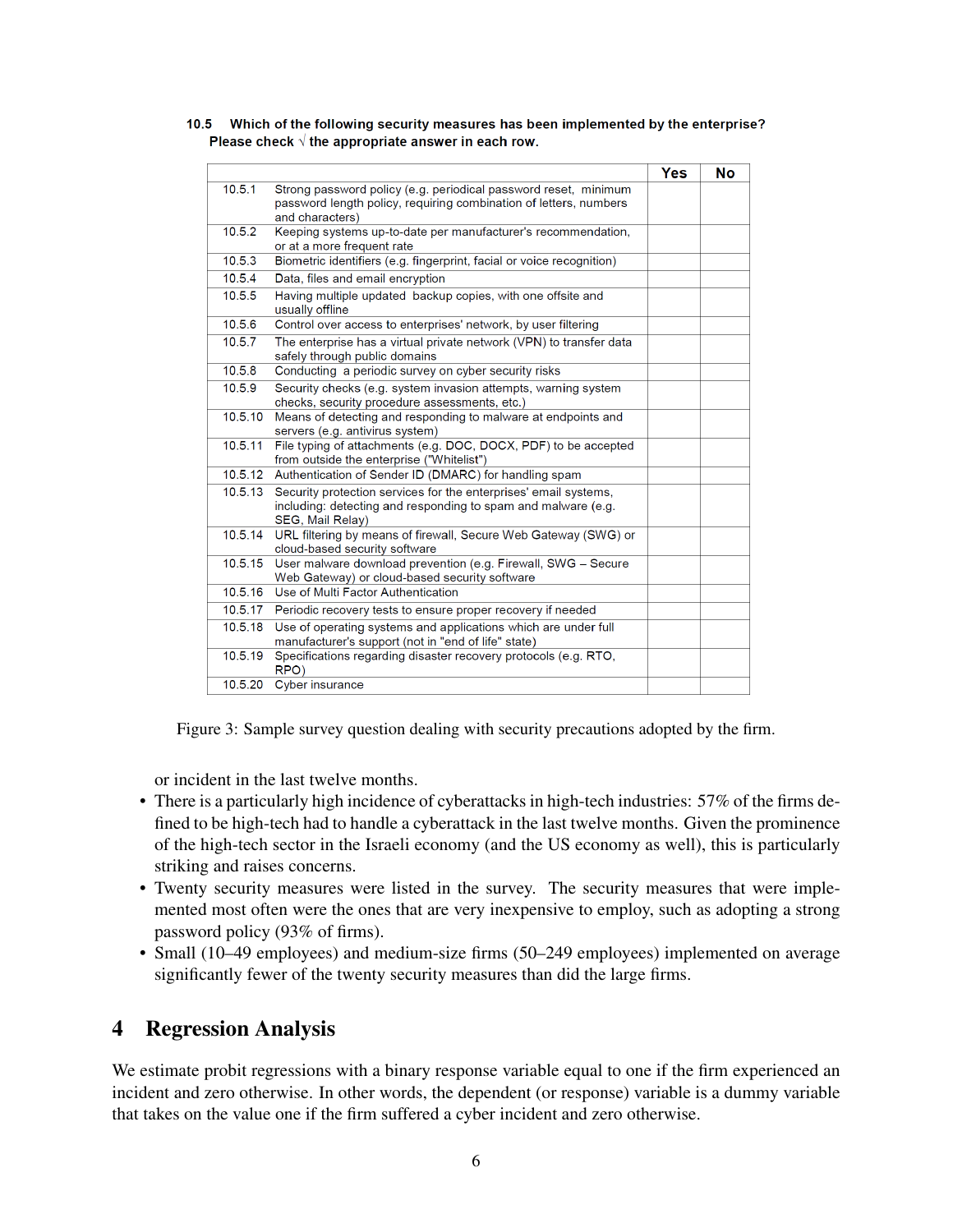Since we have data on incidents, firm characteristics, and security precautions, we can estimate the model shown in the left side (shaded circles) of the diagram in Figure 1. The observation is at the level of the firm.

## 4.1 Mapping Survey Responses to Variables

Independent variables include the following:

- Did the firm employ the four basic security precautions below (yes/no):
	- Strong password policy (e.g. periodical password reset, minimum password length policy, requiring combination of letters, numbers and characters)
	- Keeping systems up-to-date per manufacturer's recommendation, or at a more frequent rate
	- Having multiple updated backup copies, with one offsite and usually offline
	- Means of detecting and responding to malware at endpoints and servers (e.g. antivirus system)
- Small Firm is a dummy variable that takes on the value one if the firm has 10-49 employees and zero otherwise.
- Medium-size firm is a dummy variable that takes on the value one if the firm has 50-249 employees and zero otherwise.
- Large firm is a dummy variable that takes on the value one if the firm has 250 or more employees and zero otherwise.
- Low Revenue is a dummy variable that takes on the value one if the firm's income is below 19 million shekels and zero otherwise.
- Medium Revenue is a dummy variable that takes on the value one if the firm's income is 19-133 million and zero otherwise.
- High Revenue is a dummy variable that takes on the value one if the firm's income is above 133 million shekels and zero otherwise.
- Dummy variables for each of the six sectors:
	- Mining and quarrying, Manufacturing, Electricity and water supply
	- Construction, Transportation and storage, Postal and courier activities, and Accommodation and food activities
	- Trade
	- Information and communication
	- Real estate activities, Administrative and support service activities
	- Professional, scientific and technical activities
- High-tech is a is a dummy variable that takes on the value one if the firm is in the high-tech sector and zero otherwise.
- Ecommerce is a dummy variable that takes on the value one if during 2019 the enterprise received orders for goods or services placed via a website or "app" and zero otherwise
- Cloud is a dummy variable that takes on the value one if the enterprise purchases any cloud computing services used over the internet (including membership, pay by use or any other payment agreement) and zero otherwise
- International is a dummy variable that takes on the value one if the firm is international and zero otherwise.
- Website is a dummy variable that takes on the value one if the enterprise (including the company group) use information about visitors' behavior on its website (e.g. clicks, items viewed) for improving user experience and zero otherwise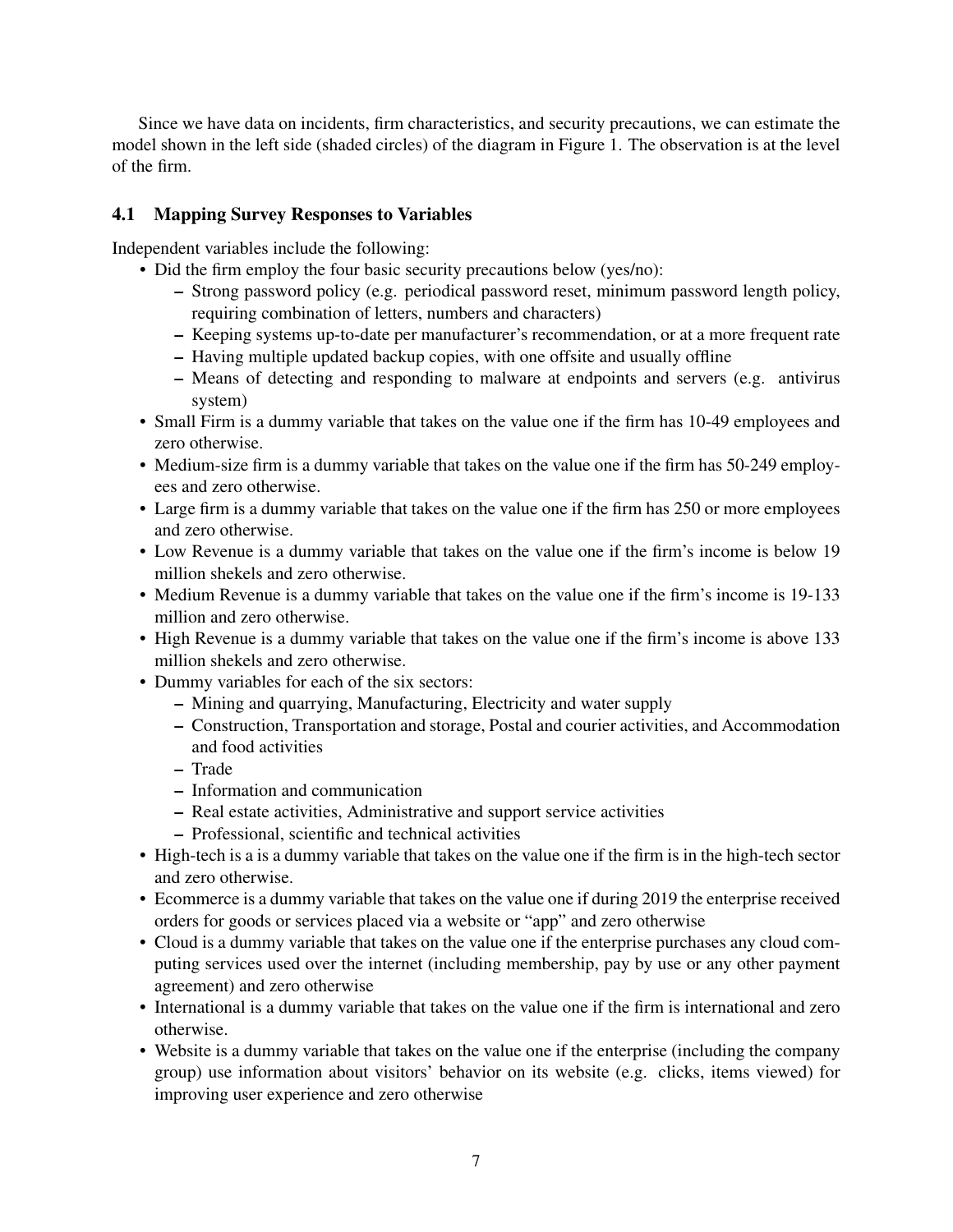Summary data on these variables appear in the appendix in Table 3.

#### 4.2 Estimation and Results

We now estimate the relationship between incidents (the dependent variable) and firm characteristics, Internet use, and (precautionary) choices (security measures) made by the firm in stage 1.

Since the precautions are endogenous, we address the issue by using an appropriate exogenous instrument. Fortunately we have an exogenous instrument for security precautions from the survey: The instrument is "implementation" which is a dummy variable that takes on the value one for those enterprises that report awareness of the cyber directives and instructions and full implementation of the directives. The variable takes on the value zero for those enterprises that were aware of the cyber directives and instructions, but either did not implement them at all, or only partially implemented them.

Of the 993 firms in the sample that were aware of the cyber directives and instructions, 384 (or 39% percent) fully implemented the cyber directives and instructions. Table 2 shows that the implementation variable is positively correlated with the variable we use for security precautions and negatively correlated with incidents.

Additionally and importantly, Figure 4 shows that firms that (i) implemented the directives and employed the four basic security precautions have a lower probability of a cyber incident than firms that (ii) did not implement the directives and employed the four basic security precautions. Further, the figure shows that for firms that did not implement the directives and did not employ the basic controls, there is no difference in the probability of a cyber incident.

Taken together, this provides evidence that the instrument is a good indicator of whether the organization is alert and intentionally vigilant to the risks of cyber attacks.

The results from the probit regressions are shown in Table 1. In the first regression for each of the two different variables for cybersecurity precautions, we do not instrument for the cybersecurity precaution variable. Table 1 shows that in such a case, the estimated coefficient on cybersecurity precautions is positive and statistically significant. Obviously, that does not mean that taking precautions leads to incidents, but rather that those who suffered breaches/incidents were likely to install precautions following an incident. This illustrates the "endogeneity" problem. This is why we need to run an instrumental variable regression.

In the second regression for each of the two different variables for cybersecurity precautions, we do instrument for the cybersecurity precaution variable using the implementation variable. Table 1 shows that in such a case, the estimated coefficient on cybersecurity precautions in negative and statistically significant. This means that other things being equal, employing security precautions reduces the probability of a cybersecurity incident.

Additionally, Table 1 shows that high-tech firms, international firms, firms that use cloud services, and firms that use information about visitors' behavior on its website are more likely to suffer an incident than other firms - and that the effects are statistically significant.

We can use the coefficient estimates on security measures from the Instrumental Variable (IV) probit regressions to get some sense of the difference in the estimated probability of suffering an incident for firms that employ controls vs. firms that do not employ controls. We find the following:

Additional summary data by industry and firm size are shown in Table 4 and Table 5.

Further, a specification test shows that the instrument is indeed exogenous.

For firms that engage in e-commerce, the estimated coefficient is nearly statistically significant.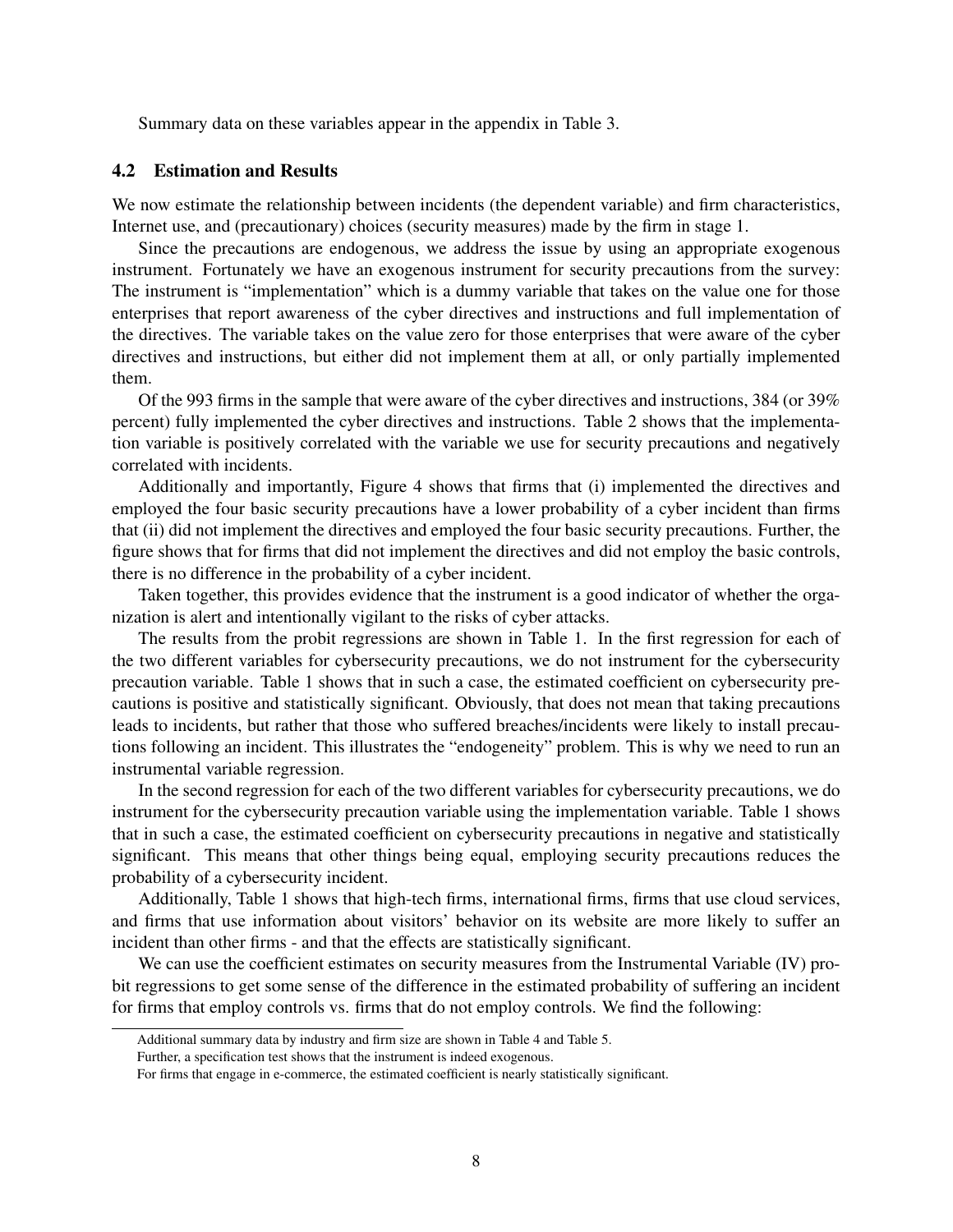- For firms with significant revenues and firms with a large number of workers, but are not international firms or high-tech firms, and do not have a "significant Internet presence" the use of four key basic security precautions reduces the probability of a cybersecurity incident from 69% to 21%. These differences are large and suggest that firms that employ four important basic security precautions greatly reduce the risk of suffering a security incident.
- For firms with significant revenues and firms with a large number of workers and with the highest risks of an incident (high-tech firms, international firms, and firms with a significant Internet presence), the use of all four basic security controls reduces the probability of a cybersecurity incident from 94% to 70%.

These differences are large and suggest that firms that employing four important basic security precautions or more than the mean number of security precautions greatly reduces the risk of suffering a security incident.

#### 5 Further Discussion

These findings have public policy implications since we provide the first empirical estimate of how increased security precautions reduce the likelihood of experiencing cybersecurity incidents. While cybersecurity experts have long recommended "best practices" for securing organizations, until now such proclamations have lacked a solid empirical basis.

Of course, more work is needed to corroborate these findings and strengthen the empirical evidence linking investment cybersecurity defenses to experiencing attacks. As good as these survey questions are, it would be desirable to collect additional evidence such as direct observations of security control implementation and experiencing attacks. Such "triangulation" would strengthen the connection between cyber investment and secure outcomes.

Additionally, more work is needed to connect the experience of cybersecurity incidents with the harm they cause (i.e., the right side of the causal model in Figure 1). Establishing such connections is hard for many reasons, including that fewer firms suffer harmful attacks and most cannot readily quantify the harms imposed.

Our results also shed light on what precautions firms should take as well as what data should be gathered moving forward. This can in turn guide firms as they consider how best to spend their limited cybersecurity budgets. This is critical because while "reactive security" measures following incidents are more common, less is done in terms of taking preventative (i.e., ex-ante) security measures.

Finally, Israel is country with an advanced cyber economy that can serve as a useful case study to inform future efforts in larger economies like the United States.

#### Acknowledgements

We thank Itai Benartzi, Iddo Bar Noy, Yael Lederman, Daniel Roash, and the Israeli National Cyber Directorate (INCD) as well as the Central Bureau of Statistics for their helpful suggestions and coop-

Firms without a 'significant Internet presence" do not use cloud services, do not engage in ecommerce, and do not use information about visitors' behavior on its website.

Similar results (54% vs. 19%) are obtained when we use "whether the firm employed more than mean number of cyber security precautions of other firms in the data set" as the cyber security precautions variable.

Very similar results (93% vs. 69%) are obtained when we use "whether the firm employed more than mean number of cyber security precautions of other firms in the data set" as the cyber security precautions variable.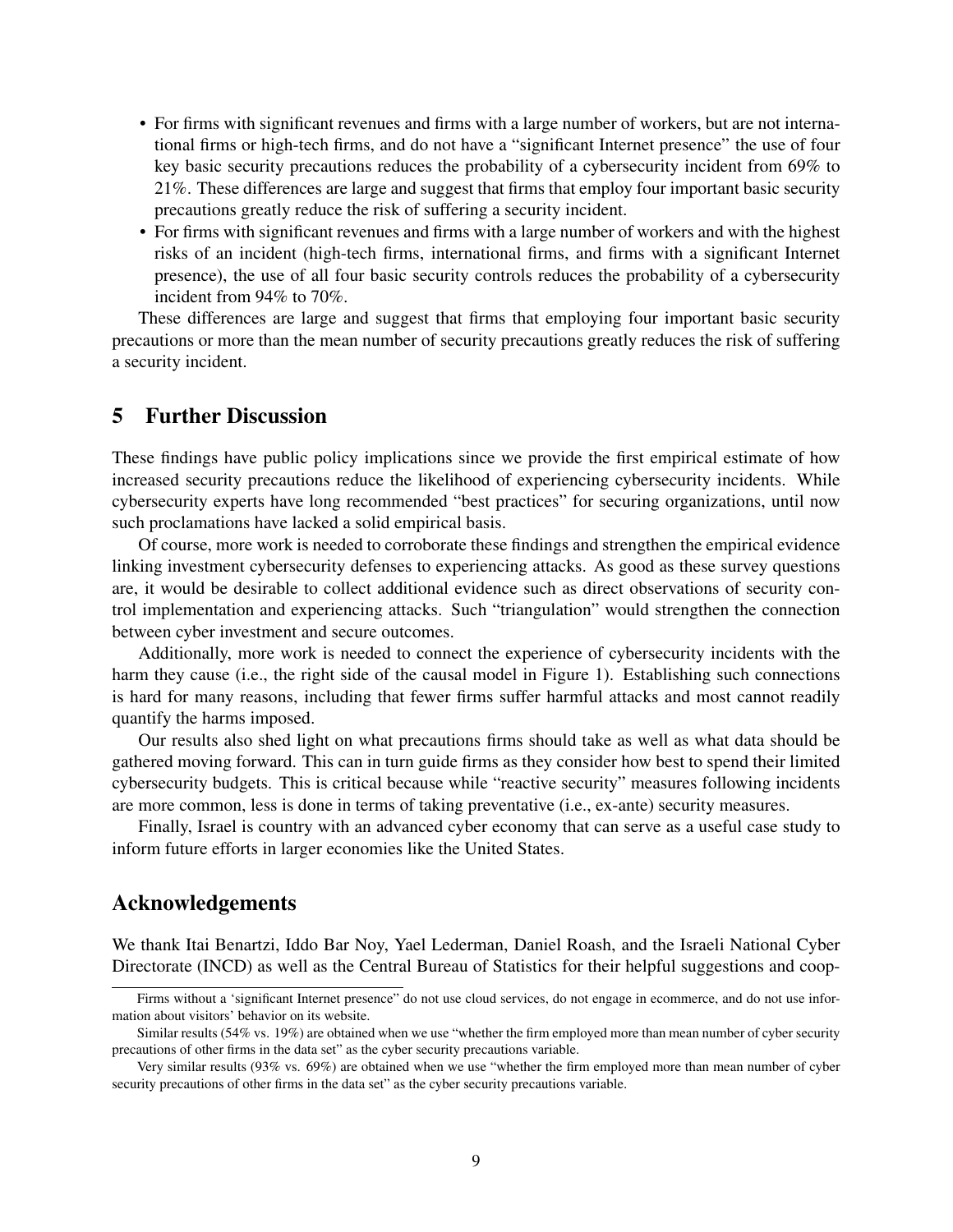eration in conducting this research. We gratefully acknowledge support from the US National Science Foundation Award No. 2147505.

## References

- [1] R. Anderson. Why information security is hard an economic perspective. In *Proceedings of the 17th Annual Computer Security Applications Conference (ACSAC'01)*, New Orleans, LA, Dec. 2001.
- [2] R. Anderson and T. Moore. The economics of information security. *Science*, 314(5799):610–613, Oct. 2006.
- [3] Y. Liu, A. Sarabi, J. Zhang, P. Naghizadeh, M. Karir, M. Bailey, and M. Liu. Cloudy with a chance of breach: Forecasting cyber security incidents. In *24th USENIX Security Symposium (USENIX Security 15)*, pages 1009–1024, Washington, D.C., 2015. USENIX Association.
- [4] T. Moore, S. Dynes, and F. Chang. Identifying how firms manage cybersecurity investment. In *15th Workshop on the Economics of Information Security (WEIS)*, 2016.
- [5] A. Sarabi, P. Naghizadeh, Y. Liu, and M. Liu. Risky business: Fine-grained data breach prediction using business profiles. *Journal of Cybersecurity*, 2(1):15–28, 2016.
- [6] D. W. Woods and R. Böhme. Sok: Quantifying cyber risk. In 2021 2021 IEEE Symposium on *Security and Privacy (S&P)*, pages 909–926, Los Alamitos, CA, USA, may 2021. IEEE Computer Society.

# A Appendix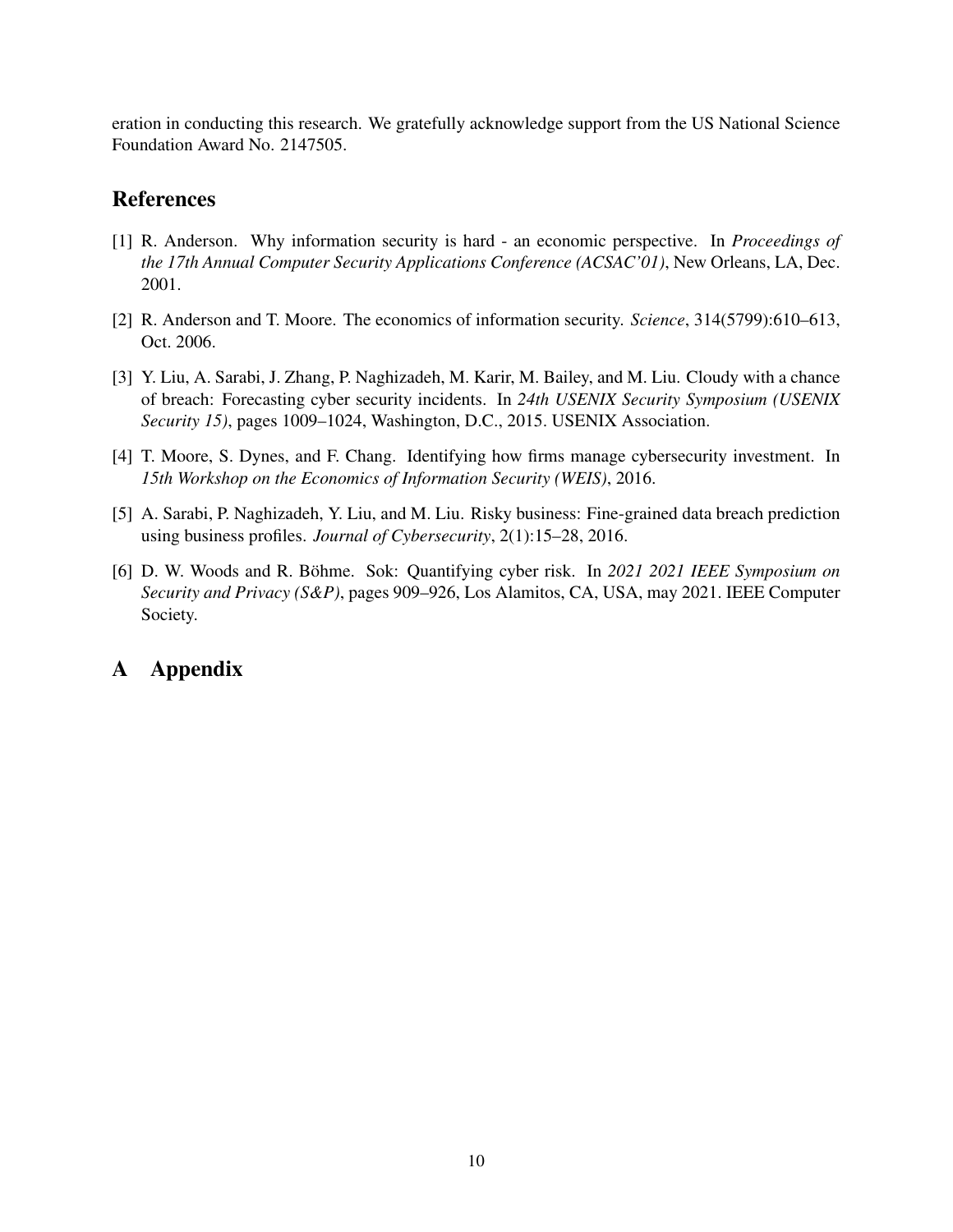

Figure 4: Incidents by use of basic controls and implementation of directives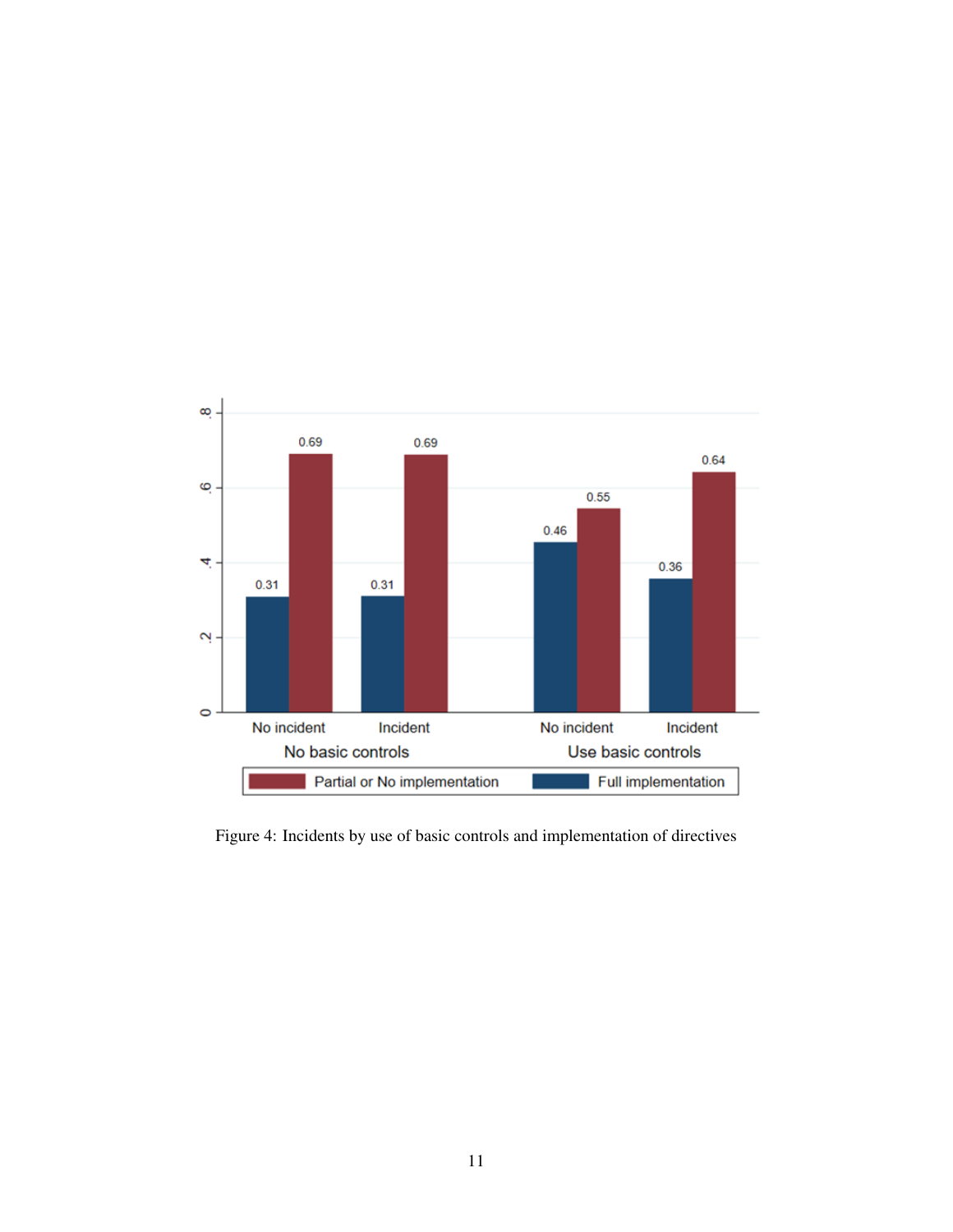|                                                                | <b>Basic controls</b> |                  |
|----------------------------------------------------------------|-----------------------|------------------|
|                                                                | <b>Probit</b>         | <b>IV</b> probit |
|                                                                | (1)                   | (2)              |
| <b>Security Measures</b>                                       | $0.247**$             | $-1.308*$        |
|                                                                | (0.105)               | (0.715)          |
| Medium revenue                                                 | 0.088                 | 0.202            |
|                                                                | (0.144)               | (0.138)          |
| High revenue                                                   | $0.338**$             | $0.493***$       |
|                                                                | (0.160)               | (0.150)          |
| Medium-size firm                                               | 0.132                 | 0.0978           |
|                                                                | (0.124)               | (0.119)          |
| Large firm                                                     | 0.159                 | 0.0963           |
|                                                                | (0.140)               | (0.137)          |
| High-tech                                                      | 0.214                 | $0.218*$         |
|                                                                | (0.132)               | (0.124)          |
| International firm                                             | $0.259***$            | $0.290***$       |
|                                                                | (0.09)                | (0.085)          |
|                                                                | $0.306**$             | $0.272**$        |
| Manufacturing industry                                         | (0.135)               | (0.133)          |
|                                                                |                       |                  |
| Trade industry                                                 | 0.014                 | 0.089            |
|                                                                | (0.156)               | (0.147)          |
| Information and communication industry                         | 0.088                 | 0.109            |
|                                                                | (0.192)               | (0.177)          |
| Administrative and support service activities industry         | $-0.006$              | 0.159            |
|                                                                | (0.181)               | (0.183)          |
| Professional, scientific and technical activities industry     | 0.187                 | 0.182            |
|                                                                | (0.192)               | (0.179)          |
| Cloud                                                          | $0.263***$            | $0.214**$        |
|                                                                | (0.099)               | (0.104)          |
| Website                                                        | $0.214**$             | $0.270***$       |
|                                                                | (0.09)                | (0.083)          |
| E-commerce                                                     | $0.203*$              | 0.082            |
|                                                                | (0.115)               | (0.130)          |
| Observations                                                   | 993                   | 993              |
| *Significant at 10%; **significant at 5%; ***significant at 1% |                       |                  |

Table 1: Regression Results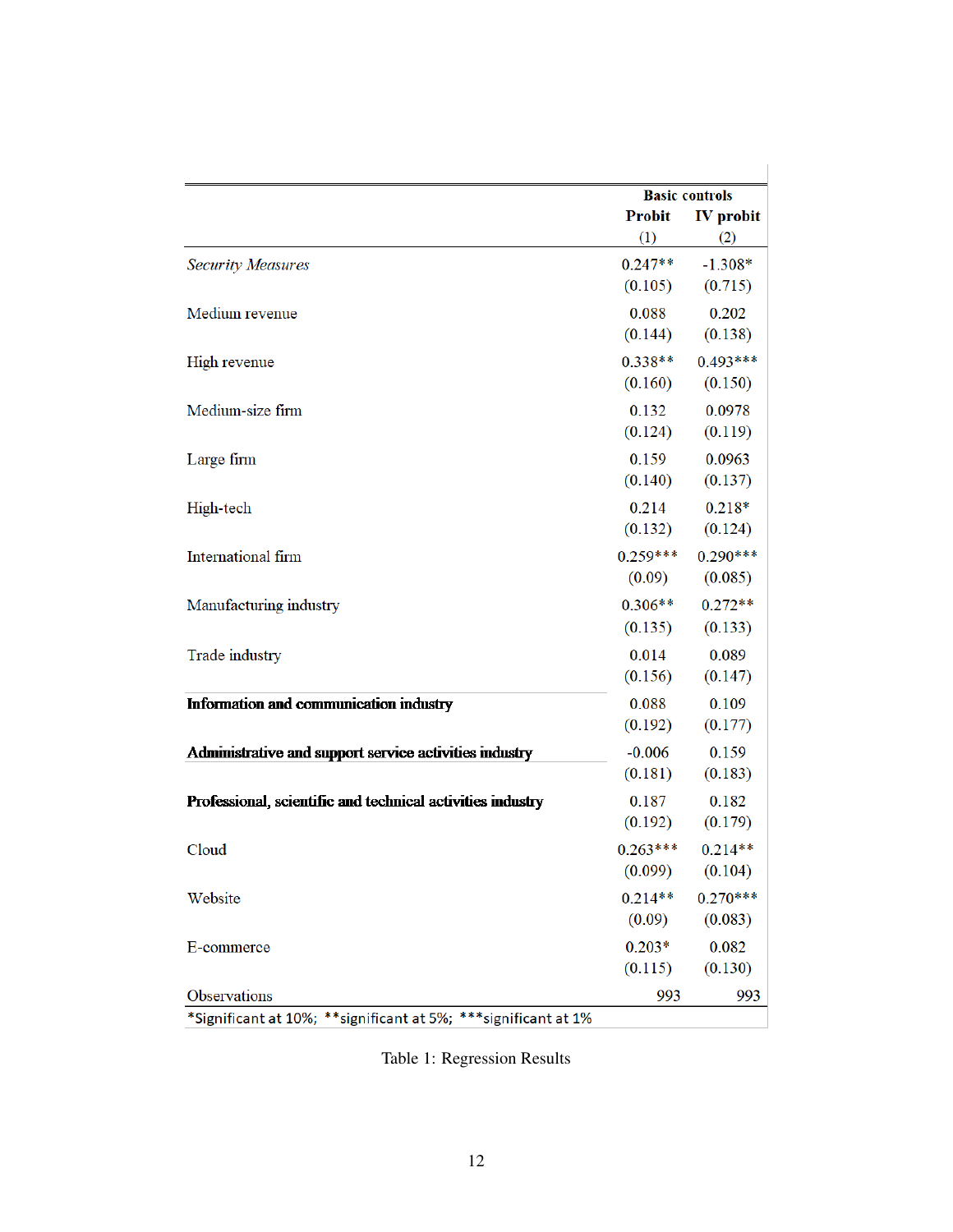|                         | Full implementation Incident |       | Basic security measures |
|-------------------------|------------------------------|-------|-------------------------|
| Full implementation     |                              |       |                         |
| Incident                | -0.069                       |       |                         |
| Basic security measures | 0.082                        | በ 112 |                         |

Table 2: Correlations between key variables.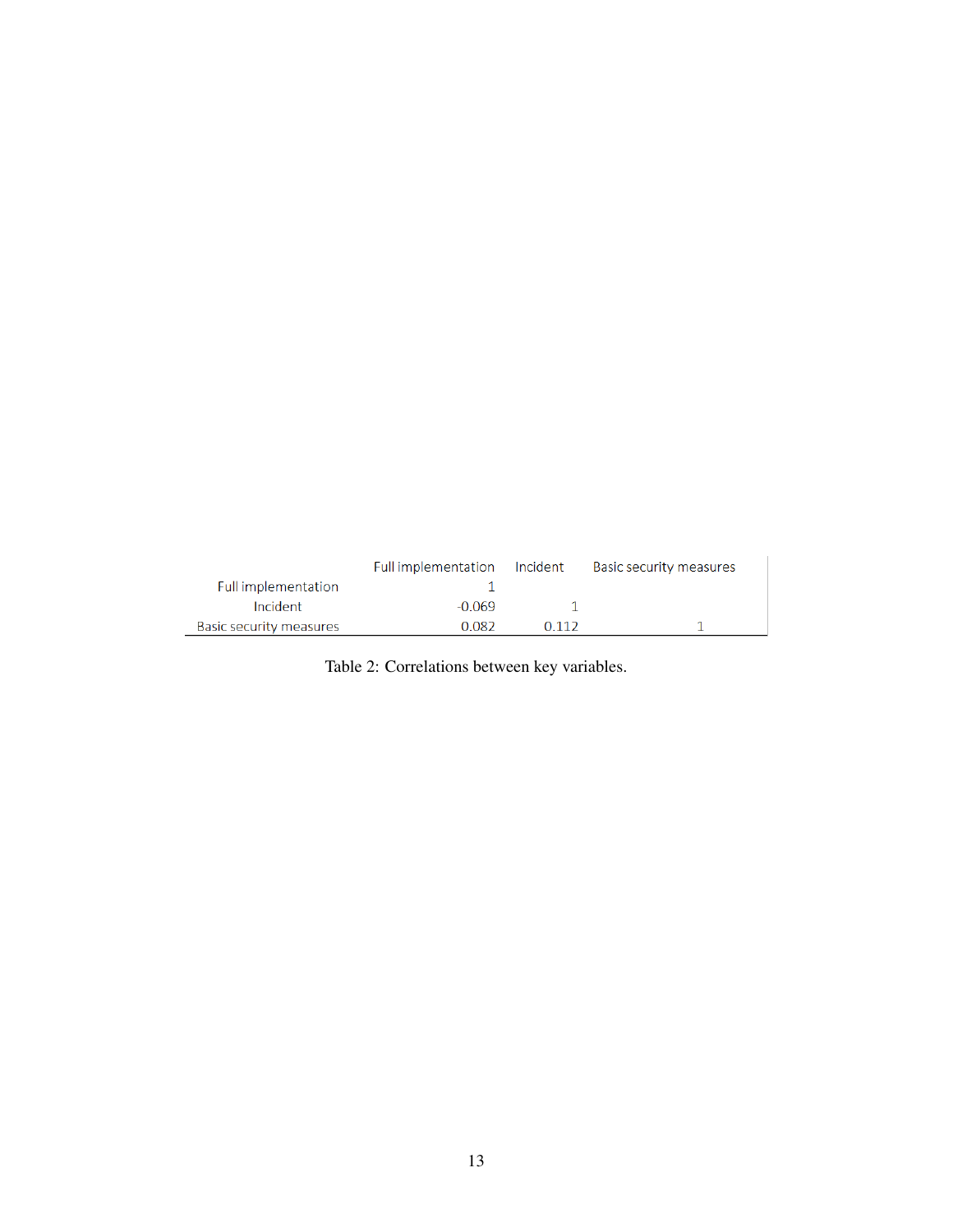|                                                 | <b>Full implementation</b> |           | Partial or no implementation |  |
|-------------------------------------------------|----------------------------|-----------|------------------------------|--|
|                                                 |                            |           |                              |  |
|                                                 |                            |           |                              |  |
| Incident                                        | 0.42                       | 0.49      |                              |  |
|                                                 | (0.49)                     | (0.5)     |                              |  |
|                                                 |                            |           |                              |  |
| <b>Number of controls</b>                       | 15.8                       | 14.7      |                              |  |
|                                                 | (4)                        | (4.1)     |                              |  |
|                                                 |                            |           |                              |  |
| Average revenue of low revenue firms            | 8.29                       | 9.42      |                              |  |
|                                                 | (5.12)                     | (5.41)    |                              |  |
|                                                 |                            |           |                              |  |
| Average revenue of medium revenue firms         | 59.6                       | 66.7      |                              |  |
|                                                 | (31.175)                   | (35.131)  |                              |  |
|                                                 |                            |           |                              |  |
| Average revenue of high revenue firms           | 1280.4                     | 897       |                              |  |
|                                                 | (3113.98)                  | (1255.32) |                              |  |
|                                                 |                            |           |                              |  |
| Average employees in small-size firms           | 24.96                      | 26.28     |                              |  |
|                                                 | (11.68)                    | (10.75)   |                              |  |
|                                                 |                            |           |                              |  |
| Average employees in medium-size firms          | 119.86                     | 122.86    |                              |  |
|                                                 | (53.41)                    | (58.49)   |                              |  |
|                                                 |                            | 1041.34   |                              |  |
| Average employees in large-size firms           | 1394.42                    |           |                              |  |
|                                                 | (2399.52)                  | (1278.9)  |                              |  |
| <b>High-tech</b>                                | 0.24                       | 0.25      |                              |  |
|                                                 | (0.43)                     | (0.43)    |                              |  |
|                                                 |                            |           |                              |  |
| <b>International firm</b>                       | 0.41                       | 0.47      |                              |  |
|                                                 | (0.49)                     | (0.5)     |                              |  |
|                                                 |                            |           |                              |  |
| <b>Manufacturing industry</b>                   | 0.35                       | 0.42      |                              |  |
|                                                 | (0.48)                     | (0.49)    |                              |  |
|                                                 |                            |           |                              |  |
| <b>Construction or Food activities industry</b> | 0.15                       | 0.14      |                              |  |
|                                                 | (0.36)                     | (0.35)    |                              |  |
|                                                 |                            |           |                              |  |
| <b>Trade industry</b>                           | 0.14                       | 0.15      |                              |  |
|                                                 | (0.35)                     | (0.36)    |                              |  |
|                                                 |                            |           |                              |  |
| Information & communication industry            | 0.16                       | 0.13      |                              |  |
|                                                 | (0.37)                     | (0.34)    |                              |  |
|                                                 |                            |           |                              |  |
| Real estate, Administrative activities industry | 0.11                       | 0.08      |                              |  |
|                                                 | (0.32)                     | (0.27)    |                              |  |
|                                                 |                            |           |                              |  |
| Professional, scientific and technical industry | 0.09                       | 0.08      |                              |  |
|                                                 | (0.28)                     | (0.27)    |                              |  |
|                                                 |                            |           |                              |  |
| Cloud                                           | 0.73                       | 0.76      |                              |  |
|                                                 | (0.45)                     | (0.43)    |                              |  |
|                                                 |                            |           |                              |  |
| Website                                         | 0.42                       | 0.46      |                              |  |
|                                                 | (0.49)                     | (0.5)     |                              |  |
|                                                 |                            |           |                              |  |
| E-commerce                                      | 0.2                        | 0.2       |                              |  |
|                                                 | (0.4)                      | (0.4)     |                              |  |
|                                                 |                            |           |                              |  |
| <b>Observations</b>                             | 384                        | 609       |                              |  |

Table 3: Summary Statistics by implementation of directives (std. dev. in parentheses)